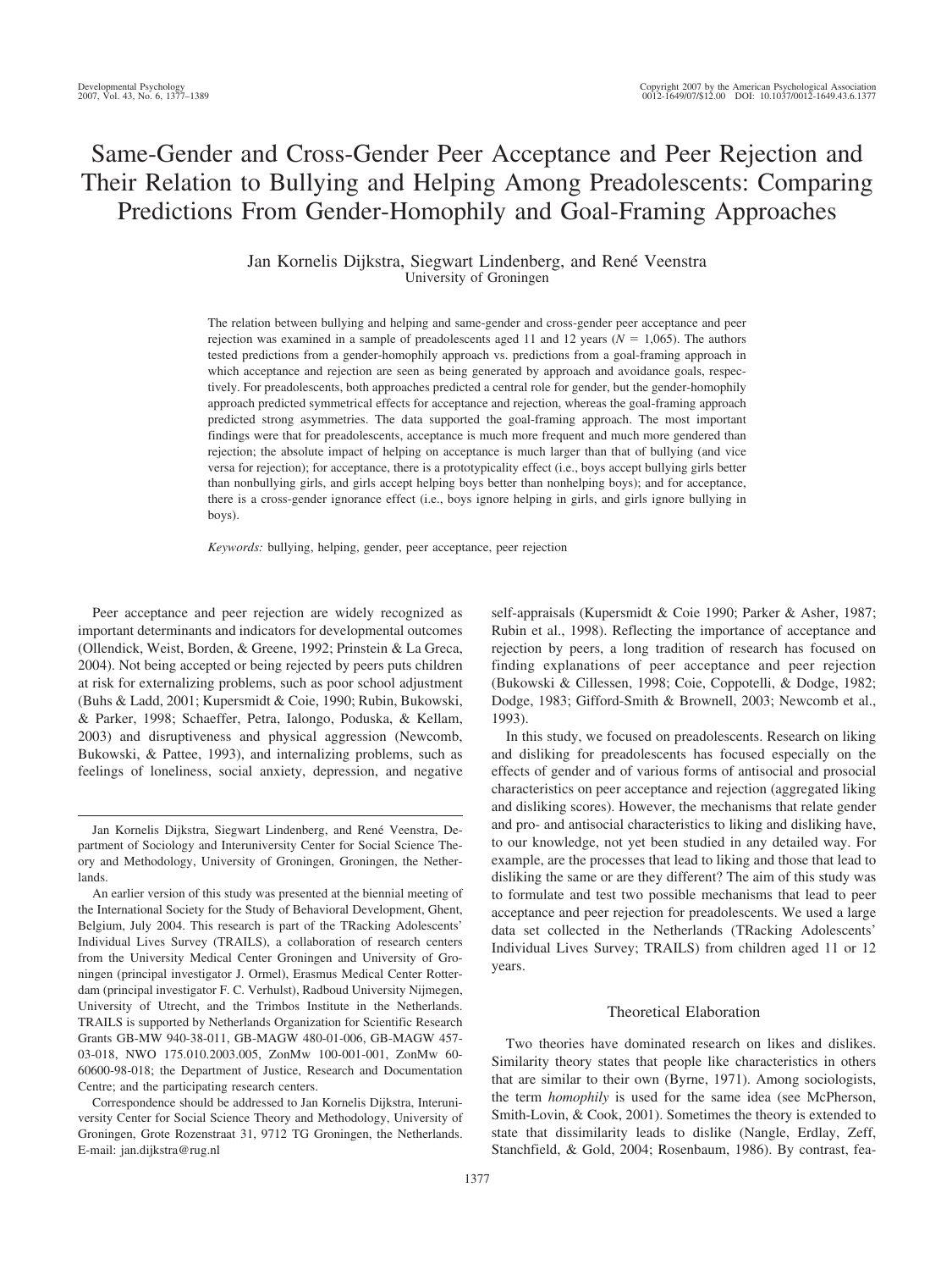tures theory states that there are general attractive features (such as prosociality) and general unattractive features, and people who are perceived as having these features are liked or disliked more than people who do not have these features (Newcomb et al.,  $1993$ ).<sup>1</sup> Both theories wield a considerable amount of empirical evidence. However, for both theories it is difficult to accommodate differences in likes and dislikes that are due to the possible interaction of similarity and feature effects and the influence of changing circumstances. The importance of this possibility has been stressed before. For example, Martin and Halverson (1981) regarded stereotyping, which is related to both similarity and features evaluations, as a form of information processing, which allowed them to consider the influence of varying salience of such schemas on children's behavior. It has been argued that things may be more complex, either because similarity is mainly a tool to some other ends (e.g., Byrne & Clore, 1970; Condon & Crano, 1988) or because the effect of attractive or unattractive features on acceptance and rejection are moderated by many variables, and it is necessary to find out how (e.g., Newcomb et al., 1993).

An important starting point for considering similarity and feature effects at the same time is to recognize that, with regard to similarity, gender is probably the most crucial variable for preadolescents. Gender is widely recognized as an important determinant in peer interaction (Maccoby, 1988, 1998). Children experience greater comfort interacting with same-gender peers (Benenson, Apostoleris, & Parnass, 1997; Lundy, Field, McBride, Field, & Largie, 1998). Children and preadolescents also seem to have a pronounced preference for same-gender peers with schoolwork (Strough & Covatto, 2002; Strough & Meegan, 2001), time spending (Larson & Richards, 1991), and playing (Bukowski, Gauze, Hoza, & Newcomb, 1993; Martin & Fabes, 2001; Martin, Fabes, Evans, & Wyman, 1999). Davey (1983) found that children categorized other children as "belonging together" by gender when the context was play. Preference for same-gender peers increases during childhood until early adolescence (Maccoby, 1998).

As mentioned in the introduction, prosocial and antisocial characteristics are probably of crucial importance for acceptance and rejection in general. In our empirical study, we focused on the influence of helping and bullying. There are surely additional aspects that deserve closer attention. For example, aggressive children have been found to have more friends who like to violate rules (see Bagwell & Coie, 2004). However, tracing the interaction of gender with bullying and helping creates already much complexity, and thus as a first step we limited our analyses to clear profiles of the mechanisms. They are described below.

## *The Extended Gender-Homophily Mechanism of Peer Acceptance and Rejection*

Perhaps the simplest plausible mechanism is a genderhomophily mechanism extended within a plausible assumption of feature effects. We are dealing with preadolescents for whom gender differences have been shown to be of primary importance (see Theoretical Elaboration). This suggests that genderhomophily effects trump feature effects in the sense that acceptance and rejection are governed by gender, and bullying and helping only subtract from or add to these scores. Thus, feature effects "piggyback" on gender effects. It also stands to reason that there is an exception to the piggyback effect. When same gender is so important for interaction, there will be prototypicality effects (see Hogg & Hains, 1996). Boys will accept bullying girls (i.e., more "boyish" girls) better than other girls, and girls will accept helpful boys (i.e., more girl-like boys) better than other boys. The testable hypotheses for preadolescent boys and girls based on these considerations are the following.

Hypotheses on the effects of gender on acceptance and rejection:

*Hypothesis 1:* The main explanatory factor for acceptance and rejection in preadolescents is gender homophily (same-gender acceptance, cross-gender rejection). For this reason, acceptance and rejection are predicted to have symmetrical effects.

*Hypothesis 2:* Boys will be more accepted by boys than by girls and vice versa.

*Hypothesis 3:* Boys will be more rejected by girls than by boys and vice versa.

Hypotheses on the effects of combinations of gender and features (bullying and helping) on acceptance and rejection:

*Hypothesis 4:* For both boys and girls (4a) bullying will somewhat decrease acceptance with the exception (4b) that boys will accept bullying girls better than nonbullying girls; (4c) helping will somewhat increase acceptance (this includes girls will accept helping boys better than nonhelping boys).

*Hypothesis 5:* For both boys and girls (5a) bullying will increase rejection; (5b) helping will decrease rejection.

## *The Goal-Framing Mechanism of Peer Acceptance and Rejection*

Another possible mechanism for acceptance and rejection can be derived from goal-framing theory (Lindenberg, 2001, 2006), which, in turn, draws among others on results from the research on goals by Kruglanski (see Kruglanski et al., 2002) and Bargh (see Ferguson & Bargh, 2004). The importance of goals for explaining various forms of behavior and peer acceptance and rejection has also been suggested by various authors in the developmental literature (cf. Crick & Dodge, 1994; Heidgerken, Hughes, Cavell, & Willson, 2004; Ojanen, Grönroos, & Salmivalli, 2005; Renshaw & Asher, 1983). To our knowledge, however, it has not yet been used to explain the possible combinations of gender and feature effects as we do here.

Goals can be seen as combinations of representations of desired or undesired end states and knowledge structures (including stereotypes) about ways to realize them. When they are activated or "focal," goals influence both what we pay special attention to and what we like and dislike. Objects that are deemed to facilitate goal achievement are liked, and objects that are deemed to block goal achievement are disliked. Helping is likely to be a feature seen to

<sup>&</sup>lt;sup>1</sup> A third theory (called implicit egotism theory; see Jones, Pelham, Carvallo, & Mirenberg, 2004) based on associations (e.g., people like others who have similar names) is less relevant in our context and is not discussed.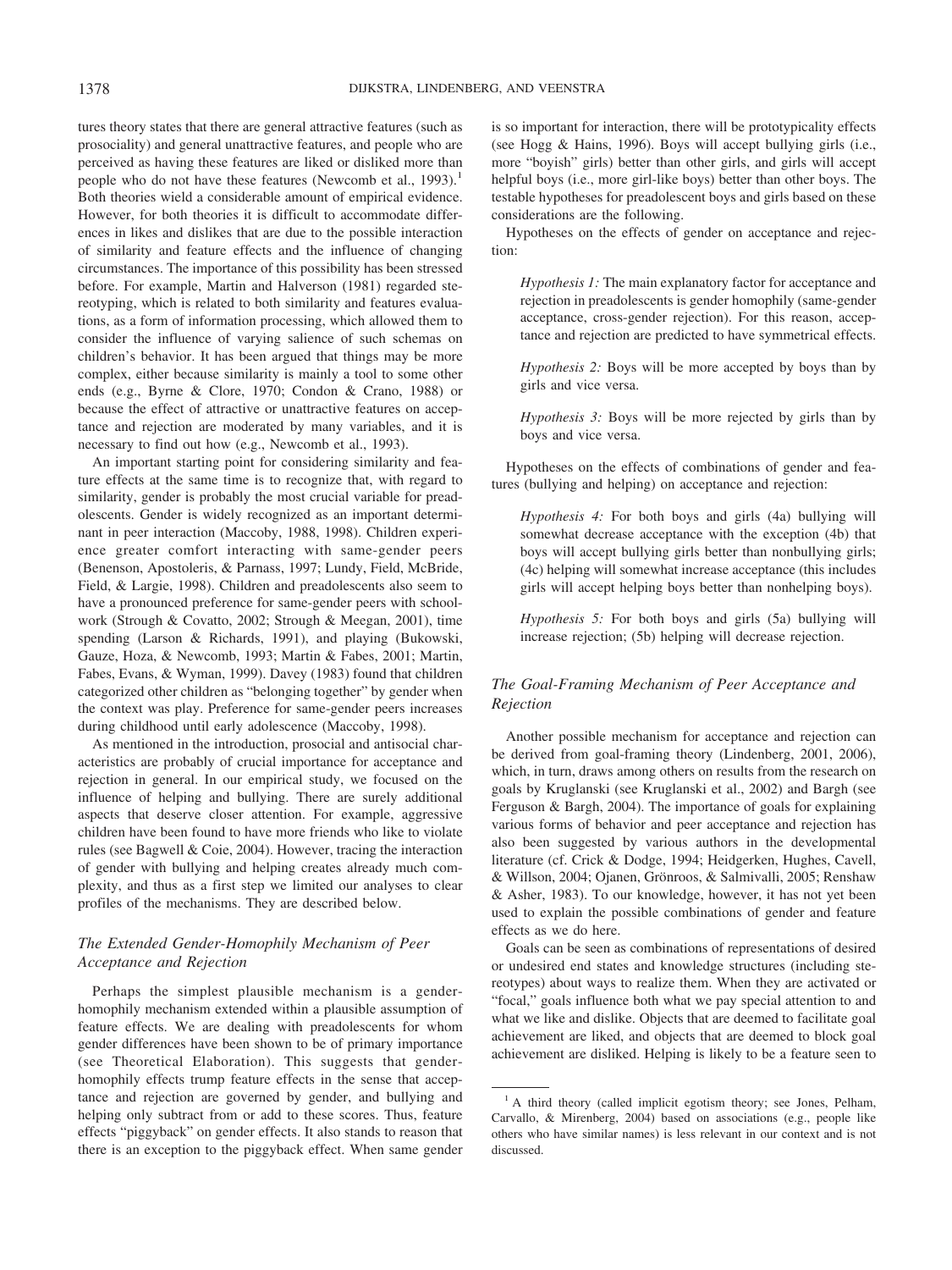facilitate goal pursuit and is thus a positive feature. Bullying, by contrast, is not always seen as a negative feature. Of course, it thwarts goal pursuit for the victims and is perceived as negative by the victims. But for onlookers or collaborators, it may be neutral and sometimes even facilitate goal pursuit, such as status striving (see Hawley, 1999). Thus, the effects of bullying (as a feature) on acceptance are expected to be more mixed and thus much weaker than the effects of helping.

A strong influence of gender on acceptance and rejection could be the result of the importance of gender for goal achievement. For example, the question "I would like to have a good time playing with another child. Which child is best suited for this purpose?" could be answered by "I am a boy and playing with other boys will give me a much better time than playing with girls." Martin and Halverson (1981) called such gender-related mental constructs for achieving goals "sex-schemas" and suggested that they are the result of instruction and experience of sex-related features that are relevant to who a person is and what the person wants to do. These schemas are self-relevant (i.e., pertain to a person's goals and their realization) and chronically accessible, which means that they influence likes and dislikes in a particular context (school) continuously unless they change. Such sex-schemas imply for preadolescent boys and girls that the bulk of important goals to be realized in peer interaction can best be realized with peers of one's own sex. This does not appear to differ greatly from a homophily effect, as described above. However, there are important differences.

First, the goal-framing approach predicts asymmetries between acceptance and rejection, whereas the gender-homophily approach treats acceptance and rejection symmetrically. People like what facilitates pursuit of their goals and reject what harms it. Though preadolescents can be predicted to like others of their own sex much more than members of the opposite sex, rejection cannot be expected to be so discriminating. Anybody who disrupts the pursuit of one's goal will be rejected, be that a boy or a girl. A boy who disrupts the goal pursuit of another boy should be disliked just as much as a girl who does so, and vice versa. The rest is a matter of the likelihood of occurrence of disruption episodes. The sexschemas make it more likely that, for boys, goal pursuit will be disrupted by girls, who are categorically thought to be of little use for goal pursuit, and vice versa for girls. Thus asymmetry in frequency of pursuing positive goals versus avoiding disturbance of goal pursuit should manifest itself in an asymmetry of the frequency of acceptance (high) and rejection nominations (low). In addition, boys should have a greater dislike for girls than for other boys and vice versa for girls. This difference should be much smaller, however, than the corresponding differences for acceptance.

Second, in the goal-framing approach, focal goals are hypothesized to influence what people attend to. People pay close attention to what they think is instrumental in or disturbs the achievement of interaction goals. They focus on cues that help them predict the usefulness of another person or of certain features of that person for the realization of their own goals. An important implication of the goal-framing approach is that when there is a strong focus on gender for achieving one's goals, features of a person such as helping and bullying have a double function. In one situation, they signal gender by confirming the sex-schemas ("boys bully," "girls are nonaggressive and helpful"). In another situation,

they are taken as features that facilitate or hinder goal achievement. In a context in which helping and bullying could not possibly be taken as markers for gender (as in one's own gender group), they are features that directly influence acceptance and rejection. However, when they apply to people outside one's gender group, they are likely to be more indicative of gender than of prosocial or antisocial features. This has two important implications. One is a prototypicality effect. When preadolescent girls are bullies, boys will see them as being more like one of their own, and thus more likable. For the same reason, girls are likely to see a helpful boy as more like one of their own and thus find him more likable. The other is a cross-gender ignorance effect. Boys will see helpfulness in girls as indicative of "girlishness" and ignore it as a special feature, and girls will see bullying in boys as "typically boyish," also ignoring it as a special feature. For rejection, this cross-gender ignorance effect is not probable. When a person thwarts another's goal pursuit, certain features of the other can lessen the disturbance (helpfulness) or exacerbate it (bullying). Thus, for rejection, features are likely to be seen as subtracting from or adding to the disturbance and thus rejection. But because rejection has mainly to do with the blockage of goal pursuit, bullying is predicted to have a stronger absolute effect on rejection than helping.

In sum, though we do not assess goals directly but focus on their tie with gender for preadolescent children, the goal-framing approach leads to concrete testable hypotheses for acceptance and rejection in preadolescence. Empirical evidence for these hypotheses will also support the assumed link between gender and goals for this particular age group. The hypotheses are formulated as follows.

Hypotheses on the effects of gender on acceptance and rejection:

*Hypothesis 1:* The main explanatory factor for acceptance and rejection in preadolescents is goal-framing. Gender is especially important for reaching interaction goals and thus for acceptance, but not for rejection. For this reason acceptance and rejection are predicted to have asymmetrical effects. (These predictions differ from those of the gender-homophily approach.)

*Hypothesis 2:* Boys will be more accepted by boys than by girls and vice versa (same as in the gender-homophily approach).

*Hypothesis 3:* For both boys and girls (3a) scores on acceptance will be much higher than on rejection; (3b) boys will be somewhat more rejected by girls than by other boys and vice versa. (These predictions differ from those of the genderhomophily approach.)

Hypotheses on the effects of combinations of gender and features (bullying and helping) on acceptance and rejection:

*Hypothesis 4:* Only for the same sex (4a) bullying will decrease and helping increase acceptance, but helping will have a much stronger aggregate effect on the acceptance score than bullying (owing to the varying relations of bullying to goal pursuit); (4b) boys will accept girls better if the girls are more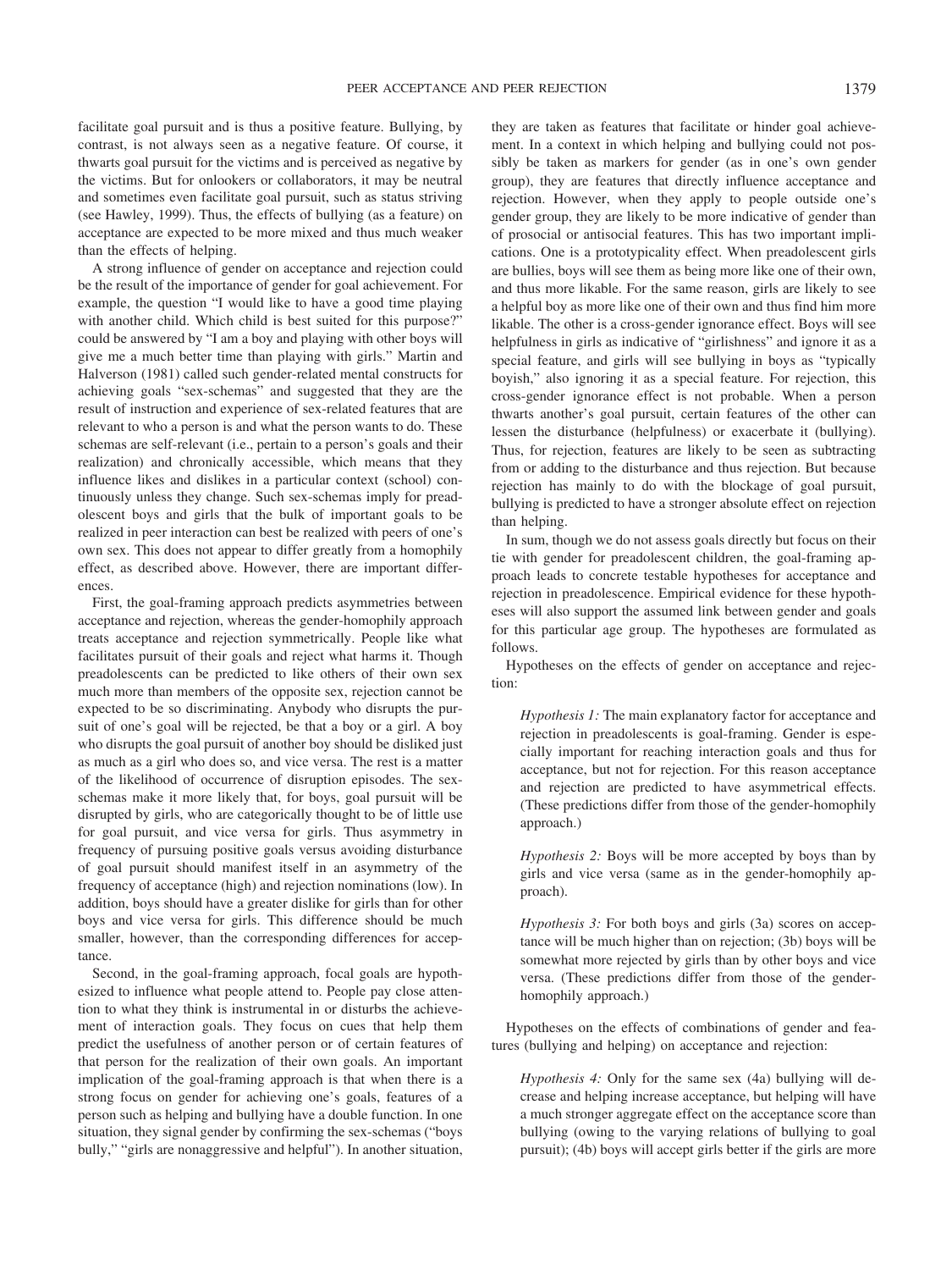like them (here in terms of bullying); (4c) girls will accept boys better if the boys are more like them (here in terms of helping); (4d) boys will ignore the feature "helpful" in girls in terms of acceptance; (4e) girls will ignore the feature "bullying" in boys in terms of acceptance. (The predictions in 4a, 4d, and 4e differ from those of the gender-homophily approach.)

*Hypothesis 5:* For both boys and girls (5a) bullying will increase rejection; (5b) helping will decrease rejection. But the absolute effect of bullying on rejection will be larger than that of helping (5c). (The predictions in 5a and 5b are the same as in the gender homophily approach; in 5c, they are different.)

The hypotheses generated using the competing approaches were tested empirically. In spite of some overlap in predictions, there are many differences that will allow us to pinpoint which of the approaches, if either, comes closer to spelling out the underlying mechanism.

### The Present Study

Because goal-framing theory states that the relation between gender and features (here helping and bullying) on the one hand and peer acceptance and rejection on the other hand depends on the gender of the nominator, it is necessary to examine acceptance and rejection based on nominations from boys and girls separately. So far this has rarely been done (cf. Rubin et al., 1998; A. B. Smith & Inder, 1990), but the large sample of boys and girls in this study allowed us to do so.

### Methods

#### *Sample*

The TRacking Adolescents' Individual Lives Survey (TRAILS) is a new prospective cohort study of Dutch preadolescents who will be measured biennially until they are at least 25 years old. TRAILS is designed to chart and explain the development of mental health and social development from preadolescence into adulthood. The TRAILS target sample involved preadolescents living in five municipalities in the north of the Netherlands, including both urban and rural areas (De Winter et al., 2005; Oldehinkel, Hartman, De Winter, Veenstra, & Ormel, 2004; Veenstra, Lindenberg, Oldehinkel, De Winter, & Ormel, 2006). Of all children approached for enrollment in the study (selected by the municipalities and attending schools that were willing to participate,  $N = 3,145$  children from 122 schools, response of schools 90.4%), 6.7% were excluded because of incapability or language problems. Of the remaining 2,935 children, 76.0% were enrolled in the study, yielding  $N = 2,230$  (consent to participate: both child and parent agreed; mean age of child  $= 11.09$  years,  $SD = 0.55$ ; gender: 50.8% girls; ethnicity: 10.3% children who had at least one parent born in a non-Western country; parents' education: 32.6% of children had parents with a low educational level, at maximum a certificate from a lower track of secondary education). No nonresponse bias was found in our study for the estimation of the

prevalence rates of psychopathology, including antisocial behavior. Boys, children from lower social strata, and children with worse school performance were somewhat more likely to belong to the nonresponse group (De Winter et al., 2005).

A subsample assessed during the first wave of TRAILS, which ran from March 2001 to July 2002, was used in the present study. The subsample consisted of 1,065 of the 2,230 TRAILS respondents. Peer nominations, which were essential for this study, were only assessed in classrooms with at least 10 TRAILS respondents. For this reason, children in classes with fewer than 10 TRAILS respondents were omitted. These children had few TRAILS classmates because our sample is a birth cohort. This made the subsample more selective. Children in special education (5.6% of the sample), children in small schools (6.4%), and children who repeated a grade (16.9%) or skipped a grade (2.2%) were not included in the subsample. The subsample of 1,065 children (mean age =  $11.06$  years,  $SD = 0.51$ ; gender:  $55.2\%$  girls; ethnicity: 8.7% had at least one parent born in a non-Western country; parents' education: 32.0% of children had a father and 33.8% had a mother with a low educational level, at maximum a certificate from a lower track of secondary education) differed from the other TRAILS respondents on several individual and psychosocial characteristics: They were more often girls,  $\chi^2(1, N = 2,230) = 16.1$ ,  $p < .01$ ; came on average from higher socioeconomic strata,  $t(2186) = 5.1, p < .01$ ; lived more often with the same parents throughout their lives,  $\chi^2(1, N = 2,230) = 12.5, p < .01$ ; had a higher level of academic performance,  $t(1923) = 5.8$ ,  $p < .01$ ; and were more prosocial,  $t(1926) = 4.4$ ,  $p < .001$ , less aggressive,  $t(1927) = -3.3, p < .01$ , and less isolated,  $t(1927) = -4.4, p < .01$ .01. In sum, the findings produced using this subsample can only be generalized to a population of preadolescents who attend regular elementary schools and did not repeat grades. This subsample contained fewer children who were at risk (Veenstra et al., 2005). For the comparison of the two approaches, this restriction is not crucial.

## *Measures*

Peer acceptance and peer rejection were assessed using peer nominations in school classes. In classes with at least 10 participating children, children received a list of all classmates and were asked to score at dyadic level whether they liked or disliked all the listed classmates. They also nominated their classmates on helping ("By whom are you helped?") and bullying ("By whom are you bullied?"). The number of nominations they could make was unlimited, and it was given at the dyadic level. Nominations were not required. We used the number of nominations children received from their classmates, the so-called in-degree, for peer acceptance, peer rejection, helping, and bullying. These measures were the aggregates of all the dyadic nominations a person received from others and were for that reason potentially highly reliable and valid (cf. Bukowski et al., 1993; Bukowski & Hoza, 1989). In order to take differences in the number of respondents per class into account, scores were standardized within each classroom. Because all 1,065 participants were on the list and could be nominated, there are no missing data with regard to the above-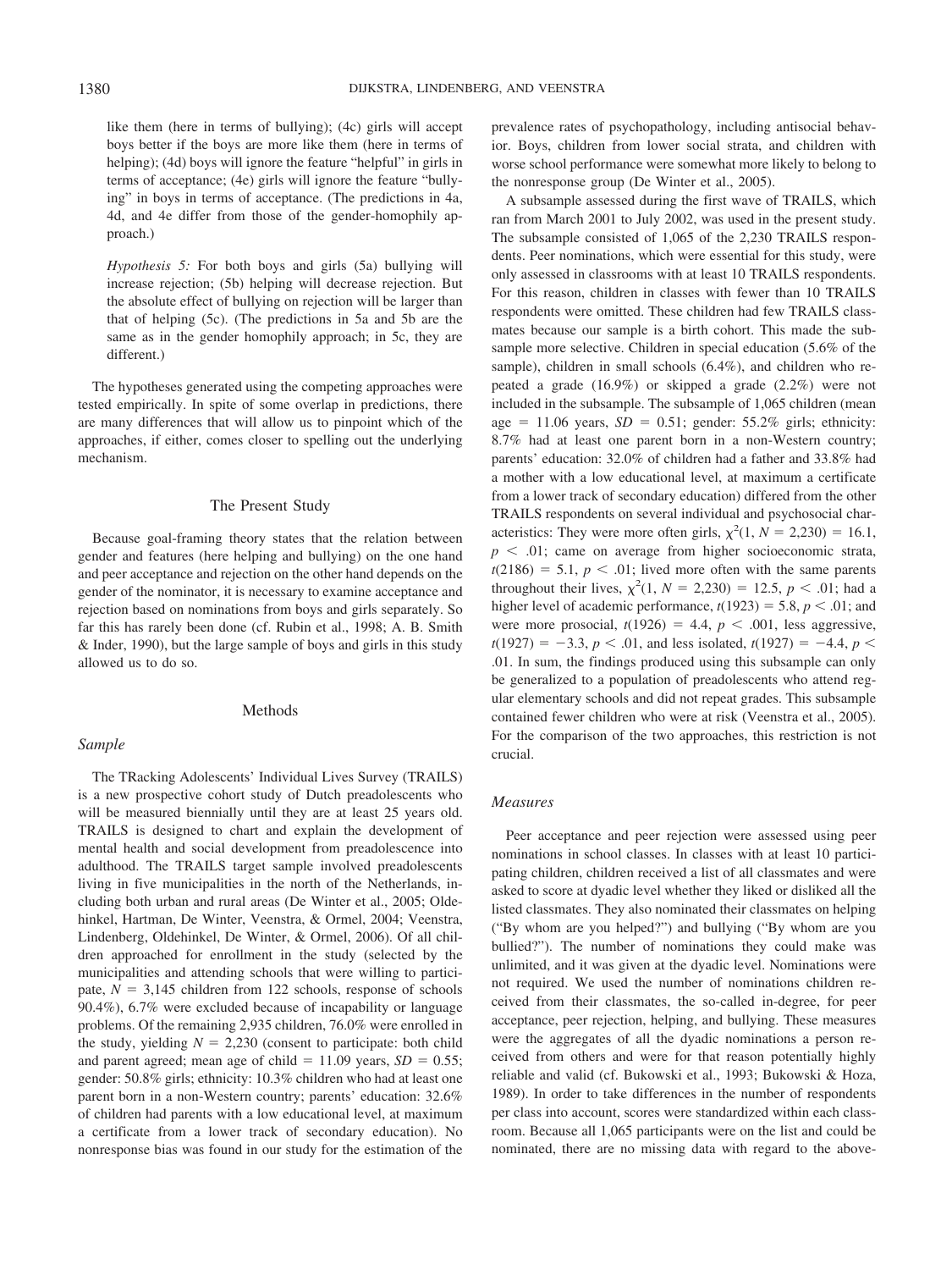Table 1 *Mean, Standard Deviation, and Minimum and Maximum of Variables*

|                         |      | Boys and girls ( $N = 1,065$ ) |      |      |      |      | Boys $(N = 477)$ |      |      |      | Girls ( $N = 588$ ) |      |
|-------------------------|------|--------------------------------|------|------|------|------|------------------|------|------|------|---------------------|------|
| Variable                | M    | <i>SD</i>                      | Min. | Max. | M    | SD   | Min.             | Max. | M    | SD   | Min.                | Max. |
| Peer acceptance general | 0.29 | 0.16                           | 0.00 | 0.80 | 0.28 | 0.16 | 0.00             | 0.78 | 0.30 | 0.15 | 0.00                | 0.80 |
| Peer acceptance boys    | 0.24 | 0.29                           | 0.00 | 1.00 | 0.47 | 0.28 | 0.00             | 1.00 | 0.11 | 0.13 | 0.00                | 1.00 |
| Peer acceptance girls   | 0.30 | 0.27                           | 0.00 | 1.00 | 0.06 | 0.16 | 0.00             | 1.00 | 0.46 | 0.24 | 0.00                | 1.00 |
| Peer rejection general  | 0.13 | 0.13                           | 0.00 | 0.85 | 0.16 | 0.15 | 0.00             | 0.85 | 0.10 | 0.12 | 0.00                | 0.69 |
| Peer rejection boys     | 0.10 | 0.15                           | 0.00 | 1.00 | 0.08 | 0.14 | 0.00             | 1.00 | 0.20 | 0.16 | 0.00                | 1.00 |
| Peer rejection girls    | 0.13 | 0.17                           | 0.00 | 1.00 | 0.12 | 0.20 | 0.00             | 1.00 | 0.07 | 0.12 | 0.00                | 0.75 |
| <b>Bullying</b>         | 0.06 | 0.08                           | 0.00 | 0.70 | 0.08 | 0.10 | 0.00             | 0.70 | 0.03 | 0.06 | 0.00                | 0.40 |
| Helping                 | 0.21 | 0.14                           | 0.00 | 0.80 | 0.18 | 0.13 | 0.00             | 0.67 | 0.24 | 0.14 | 0.00                | 0.80 |

 $Note.$  Min.  $=$  minimum; Max.  $=$  maximum.

mentioned characteristics. The descriptive statistics and the correlations for these variables are shown in Tables 1 and 2.

#### *Analyses*

A hierarchical regression analysis was conducted for peer acceptance and peer rejection based on nominations from boys and girls jointly and based on nominations given by boys and girls separately. Because both acceptance and rejection variables deviated from normality, $2$  we conducted regression analyses with the Tobit model, which accounts for violations of normality of the dependent variables (Long, 1997; D. A. Smith & Brame, 2003; Tobin, 1958). Each analysis consisted of two steps. First, regression analyses with only the main effects of bullying, helping, and gender were conducted. Second, interaction effects between gender and either bullying or helping were added to the model. All variables were standardized  $(M = 0, SD = 1)$ .

## Results

Both approaches stress the importance of gender effects (first hypothesis), but the goal-framing approach limits the gender effects mainly to the mechanisms leading to acceptance, excluding those leading to rejection. Generally, the results supported this asymmetry. Table 3 (acceptance) shows that when boys and girls were considered separately, the explained variance for peer acceptance shot up from 10% to about 27% for boys and 23% for girls with some significant interaction effects. Pooling boys and girls for analysis creates ambiguous results because the gendered effects in part cancel each other out, and this goes far beyond the interaction effect shown in the regression analyses. This indicates that studies on acceptance that fail to focus on boys and girls separately and yet include both are likely to find contradictory or ambiguous results. By contrast, for rejection, analyzing boys and girls separately did not increase the explained variance, and interaction effects were almost not significant. The explained variance for rejection was also much lower than for acceptance (4% vs. 27% for boys, and 12% vs. 23% for girls). The most plausible explanation for this difference is that gender, as the most important explanatory factor for acceptance, plays a much smaller role in rejection.

The second hypothesis was identical in both approaches, and it predicted that peer acceptance would be much higher for the same sex than for the opposite sex. Figure 1A shows that this is indeed the case. The differences were highly significant,  $t(1063)$  =  $-31.34, p < .001$ , for boys and  $t(1063) = 27.38, p < .001$ , for girls. The evidence showed strong gender effects of peer acceptance. The third hypothesis of the gender-homophily approach predicted that rejection scores would be mirror images of the acceptance scores. By contrast, the goal-framing approach predicted an asymmetry between acceptance and rejection. Rejection scores were expected to be much lower and less gender-specific than acceptance scores. Figure 1B shows that the data support the goal-framing prediction. The differences in boys' rejection of boys and of girls and vice versa were still significant,  $t(1063) = 3.94$ ,  $p < .001$ , for boys and  $t(1063) = -13.21$ ,  $p < .001$ , for girls. Compared with acceptance (Figure 1A), however, the differences were much smaller.

The fourth hypothesis of the gender-homophily approach was the prediction that, irrespective of gender, bullying would somewhat decrease and helping would somewhat increase acceptance with the exception of a prototypicality effect. The corresponding hypotheses from the goal-framing approach were partly the same (prototypicality effect) and partly different. On the basis of this approach, we predicted that the effect of bullying would be much smaller than the effect of helping due to the varying relations of bullying with goal pursuit. For the interpretation of the interaction effects, we formulated multiple equations, alternating the values of the main effects (one standard deviation below and above the mean) and holding all other variables in the models to their sample means. This enabled us to draw Figures 2 and 3.<sup>3</sup>

<sup>&</sup>lt;sup>2</sup> Peer acceptance by boys and girls (skewness =  $0.39$ /kurtosis =  $-0.22$ ), peer acceptance by boys (skewness = 1.01/kurtosis =  $-0.02$ ), peer acceptance by girls (skewness =  $0.67/kurtosis = -0.47$ ), peer rejection by boys and girls (skewness  $= 1.55/kurtosis = 3.03$ ), peer rejection by boys (skewness  $= 1.91/kurtosis = 4.93$ ), and peer rejection by girls  $(s$ kewness = 1.66/kurtosis = 2.84).

<sup>3</sup> In the representation of the interaction effects in Figures 2 and 3, for representational reasons, we subtracted 0.93 from the scores of boys and added 0.93 to the scores of girls. This number is the mean of the main effects of gender (2.18 and 1.52) divided by 2.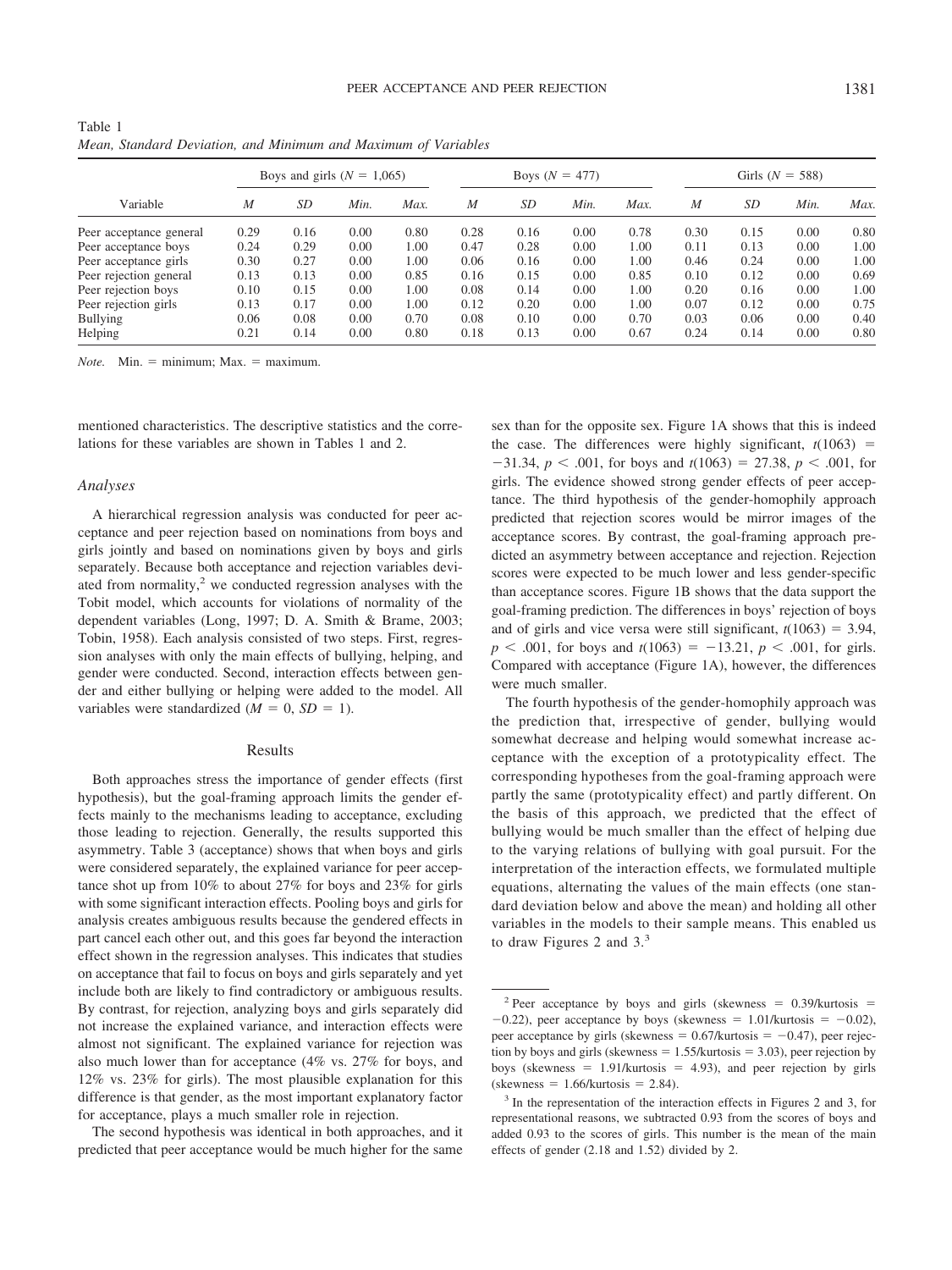| Variable                                                                                                                                                                                                                          |                                                                                                                 |                                                                             |                                                                        |                                                           |                                                | 6                                            |                       | 8                    | 9 |
|-----------------------------------------------------------------------------------------------------------------------------------------------------------------------------------------------------------------------------------|-----------------------------------------------------------------------------------------------------------------|-----------------------------------------------------------------------------|------------------------------------------------------------------------|-----------------------------------------------------------|------------------------------------------------|----------------------------------------------|-----------------------|----------------------|---|
| 1. Peer acceptance general<br>2. Peer acceptance boys<br>3. Peer acceptance girls<br>4. Peer rejection general<br>5. Peer rejection boys<br>6. Peer rejection girls<br>7. Bullying<br>8. Helping<br>9. Gender $(1 = \text{boys})$ | $.38***$<br>$.57***$<br>$-.41^*$<br>$-.27***$<br>$-.31$ <sup>**</sup><br>$-.07^*$<br>$.49***$<br>$-.07^{\circ}$ | $-.41***$<br>$-.03$<br>$-.25***$<br>$.15***$<br>$.19***$<br>.03<br>$.69***$ | $-.34***$<br>$-.03$<br>$-.44***$<br>$-.21$ **<br>$.38***$<br>$-.63***$ | $.65***$<br>$.84***$<br>$.46***$<br>$-.29***$<br>$.21***$ | $.22***$<br>$.25***$<br>$-.11***$<br>$-.12***$ | $.42***$<br>$-.25$ <sup>**</sup><br>$.38***$ | $-.12***$<br>$.30***$ | $-.20$ <sup>**</sup> |   |

Table 2 *Correlation Between Variables*

 $p < .05.$  \*\*  $p < .01.$ 

In Figure 2A, the effect of bullying on same-gender acceptance is depicted. As expected from the goal-framing approach, there is a trend that peers were less accepting the more they saw samegender peers as bullies. However, effects were not significant either for boys ( $b = -.07$ ,  $p = .22$ ) or for girls ( $b = -.08$ ,  $p =$ .11).

For helping, both approaches predicted the same pattern as for same-gender bullying. This is also what we found. As can be seen from the left side of Figure 2B, boys were more accepting of boys whom they saw as helping ( $b = .38$ ,  $p < .01$ ); girls were more accepting of other members of their own sex the more they saw them as helping ( $b = .37$ ,  $p < .01$ ).

The data support, and inspection of Figures 2A and 2B readily show, that the effect of helping on acceptance is much stronger than the effect of bullying. This supports the prediction of the goal-framing approach and contradicts the prediction of symmetric effects by the gender-homophily approach.

Turning to the prototypicality effect predicted by both approaches, we observe from the left side of Figure 3 that acceptance by boys of bullying girls indeed increased the more the boys saw the girls as bullies ( $b = .34$ ,  $p < .01$ ). This is as predicted, and it is also confirmed for girls: Looking at the right side of Figure 3, we see that girls accepted boys better the more they saw them as being helpful ( $b = .25$ ,  $p < .01$ ).

Is there a cross-gender ignorance effect on girls for bullying boys and on boys for helping girls, as predicted by the goalframing approach? The data tell us that, contrary to the prediction of the gender-homophily approach and confirming the prediction of the goal-framing approach, the effects of bullying and helping on acceptance do not hold across gender groups. Whereas helping had a large effect on acceptance within their own gender group  $(b = .38, p < .001$  for boys and  $b = .37, p < .001$  for girls), boys ignored helping as a feature in girls ( $b = .15$ ,  $p = .12$ ). Similarly for girls: As we have seen, girls did not respond much to bullying within their own gender group, but when it comes to boys, they ignored bullying totally in terms of acceptance ( $b = .05$ ,  $p = .32$ ).

For the test of the hypotheses on the combination of gender and features with regard to rejection, we followed the same procedure as for the effects on acceptance. In order to facilitate the comparison with the effects on acceptance, we again composed multiple equations, alternating the values of the main effects (one standard deviation below and above the mean) and holding all other vari-

Table 3

*Results of Multiple Regression Analyses on Relations Between Bullying and Helping and Peer Acceptance Among Boys and Girls Jointly and Separately (* $N = 1,065$ *)* 

|                                            | Peer acceptance based<br>on nominations from boys<br>and girls jointly |      |             |      | Peer acceptance based<br>on nominations from<br>boys only |      |            |      | Peer acceptance based<br>on nominations from<br>girls only |      |            |      |
|--------------------------------------------|------------------------------------------------------------------------|------|-------------|------|-----------------------------------------------------------|------|------------|------|------------------------------------------------------------|------|------------|------|
| Variable                                   | B                                                                      | SE   | B           | SE   | B                                                         | SE   | B          | SE   | B                                                          | SE   | B          | SE   |
| <b>Bullying</b>                            | $-0.03$                                                                | 0.04 | 0.06        | 0.06 | 0.03                                                      | 0.06 | $0.34***$  | 0.09 | 0.01                                                       | 0.03 | $-0.08$    | 0.05 |
| Helping                                    | $0.51***$                                                              | 0.05 | $0.50^{**}$ | 0.05 | $0.28***$                                                 | 0.06 | 0.15       | 0.09 | $0.32***$                                                  | 0.05 | $0.37***$  | 0.05 |
| Gender of like nominee $(1 = \text{boys})$ | 0.07                                                                   | 0.08 | 0.06        | 0.08 | $2.25***$                                                 | 0.17 | $2.18***$  | 0.16 | $-1.53***$                                                 | 0.13 | $-1.52***$ | 0.13 |
| Bullying $\times$ Gender                   |                                                                        |      | $-0.13^{+}$ | 0.07 |                                                           |      | $-0.41***$ | 0.10 |                                                            |      | 0.12       | 0.08 |
| Helping $\times$ Gender                    |                                                                        |      | 0.02        | 0.06 |                                                           |      | $0.23*$    | 0.11 |                                                            |      | $-0.12$    | 0.11 |
| Pseudo R-square                            | 0.096                                                                  |      | 0.098       |      | 0.254                                                     |      | 0.267      |      | 0.224                                                      |      | 0.227      |      |

*Note.* White-Huber standard errors that adjust for clustering of individuals within classrooms are reported. Pseudo R-squares as obtained from Tobit analyses are reported.

 $p < .05.$  \*\*  $p < .01.$   $p < .10.$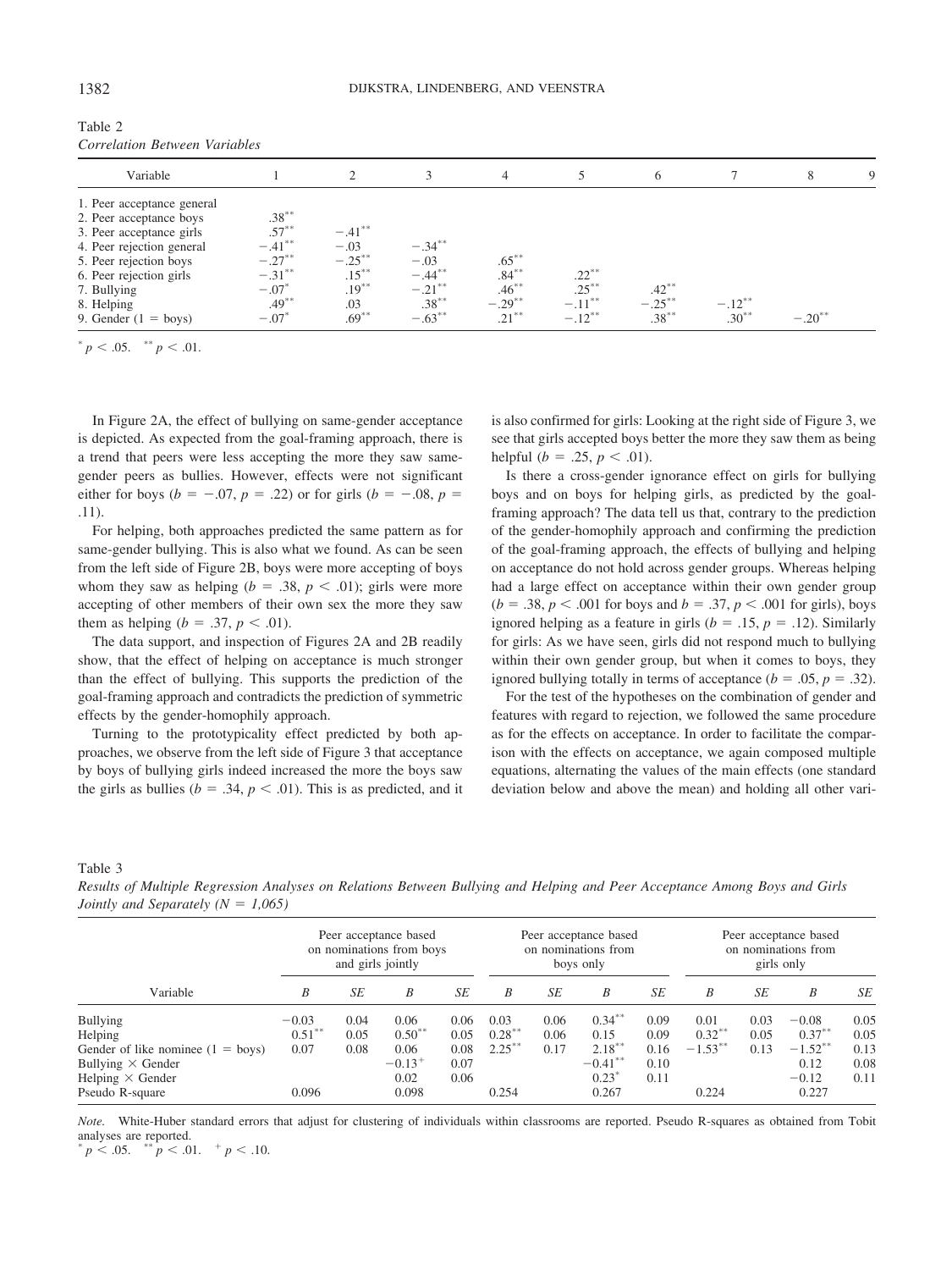

*Figure 1.* Mean standardized acceptance scores (A) and rejections scores (B) for boys and girls by gender ( $N =$ 1,065).

ables in the models to their sample means. This is shown in Figures 4 and  $5<sup>4</sup>$ 

We show in Table 4 and, for ease of visualization, also in Figures 4 and 5, that the fifth hypothesis in both approaches is supported by the data. Bullying was significantly positively associated with peer rejection based on nominations taken from boys and girls together ( $b = .50$ ,  $p < .01$ ) and based on nominations from boys ( $b = .52$ ,  $p < .01$ ) and girls ( $b = .47$ ,  $p < .01$ ) separately. Helping was significantly negatively associated with peer rejection based on nominations from boys and girls together  $(b = -.34, p < .01)$  and based on nominations from boys (*b* =  $-32$ ,  $p < .01$ ) and girls ( $b = -.34$ ,  $p < .01$ ) separately. As predicted by the goal-framing approach (hypothesis 5c) and against the prediction of the gender-homophily approach, bullying has a larger absolute effect on rejection than helping for both boys and girls. Gender was only slightly significantly associated with peer rejection based on nominations from boys and girls together (because the two effects cancel each other out;  $b = .12$ ,  $p = .09$ ), but it is, as predicted, significantly positively associated with rejection based on nominations from boys ( $b = -.96, p < .01$ ) and girls ( $b = .87$ ,  $p < .01$ ) separately.

As predicted by both approaches, there was no significant interaction effect for helping with gender. However, for peer rejection by girls, the effect of bullying was partially dependent on gender, that is, after controlling for the interaction of bullying with gender, the effect of bullying on rejection by girls was somewhat smaller for boys ( $b = .40$ ,  $p < .01$ ) than for girls ( $b = .67$ ,  $p <$ .01). Figures 4 and 5 show that, for rejection, the reactions of boys and girls to same-gender and cross-gender bullying and helping were very similar, with the small exception that girls were somewhat more rejecting of bullying girls than bullying boys (compare Figures 4A and 5A). This hints at a small prototypicality effect (i.e., bullying in boys is sometimes seen by girls as boyish rather than obnoxious).

Despite this effect for bullying, the gender effect indicated that, as we expected, boys and girls more often reject cross-gender than

<sup>4</sup> In the representation of the interaction effects in Figures 4 and 5, for representational reasons, we subtracted 0.46 from the scores of girls and added 0.46 to the scores of boys. This number is the mean of the main effects of gender (0.94 and 0.88) divided by 2.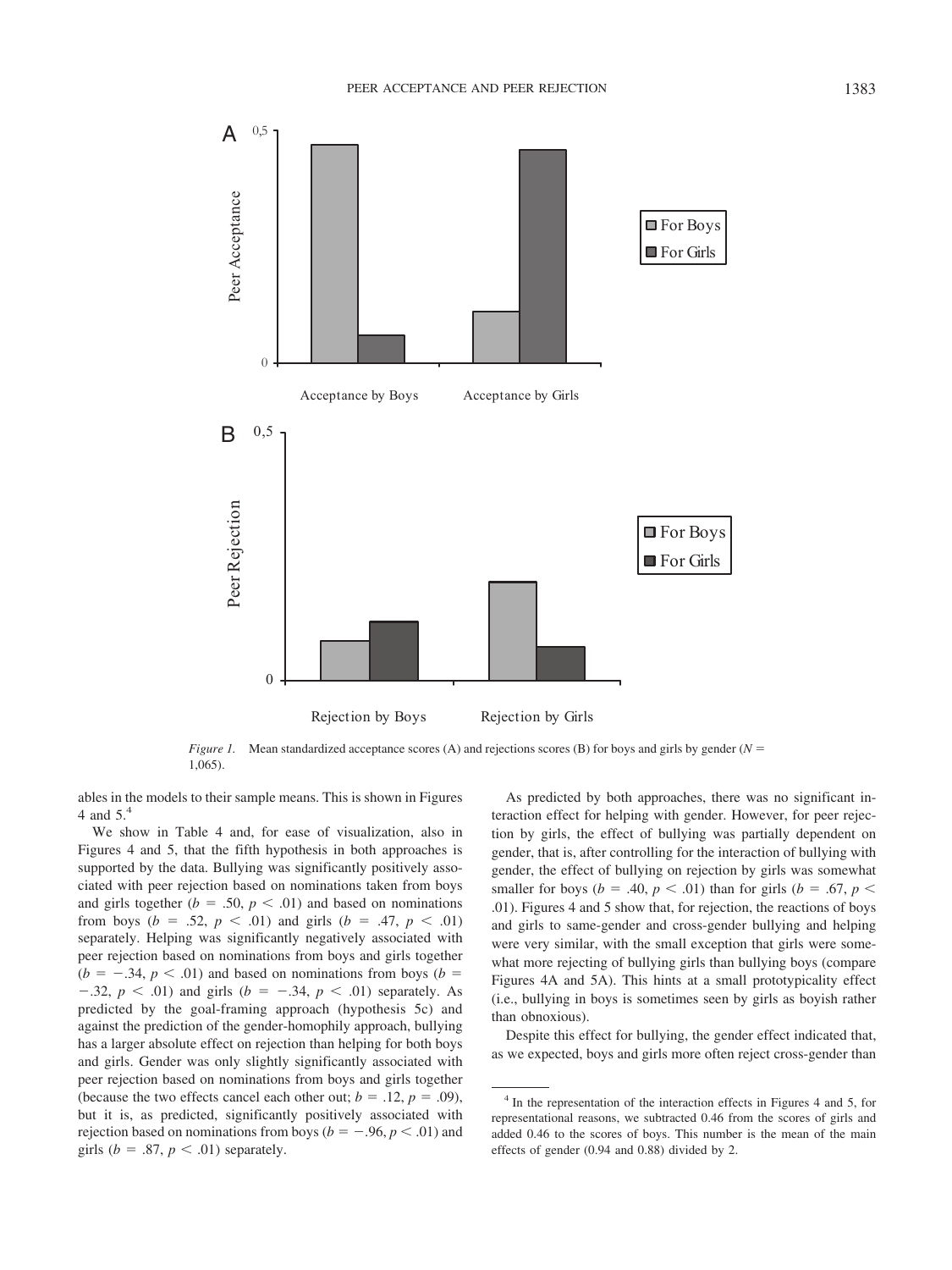

*Figure 2.* Effects of bullying (A) and helping (B) on same-gender peer acceptance by boys and girls separately  $(N = 1,065)$ .

same-gender peers almost without any special difference in the way they do it.

## Discussion

The main result of this study is that whereas the genderhomophily and the goal-framing approaches both correctly predict strong gender effects with regard to acceptance and rejection, the details of the mechanism underlying acceptance and rejection in preadolescents seem to be much better predicted by the goalframing approach than by the gender-homophily approach. What is this mechanism and how do the two approaches differ on this?

Peer acceptance and rejection have been shown to matter greatly in all sorts of ways for boys and girls (e.g., see Ollendick et al., 1992). However, more seems to be known about their conse-



*Figure 3.* Prototypicality effects of bullying by girls on acceptance by boys and helping by boys on acceptance by girls ( $N = 1,065$ ).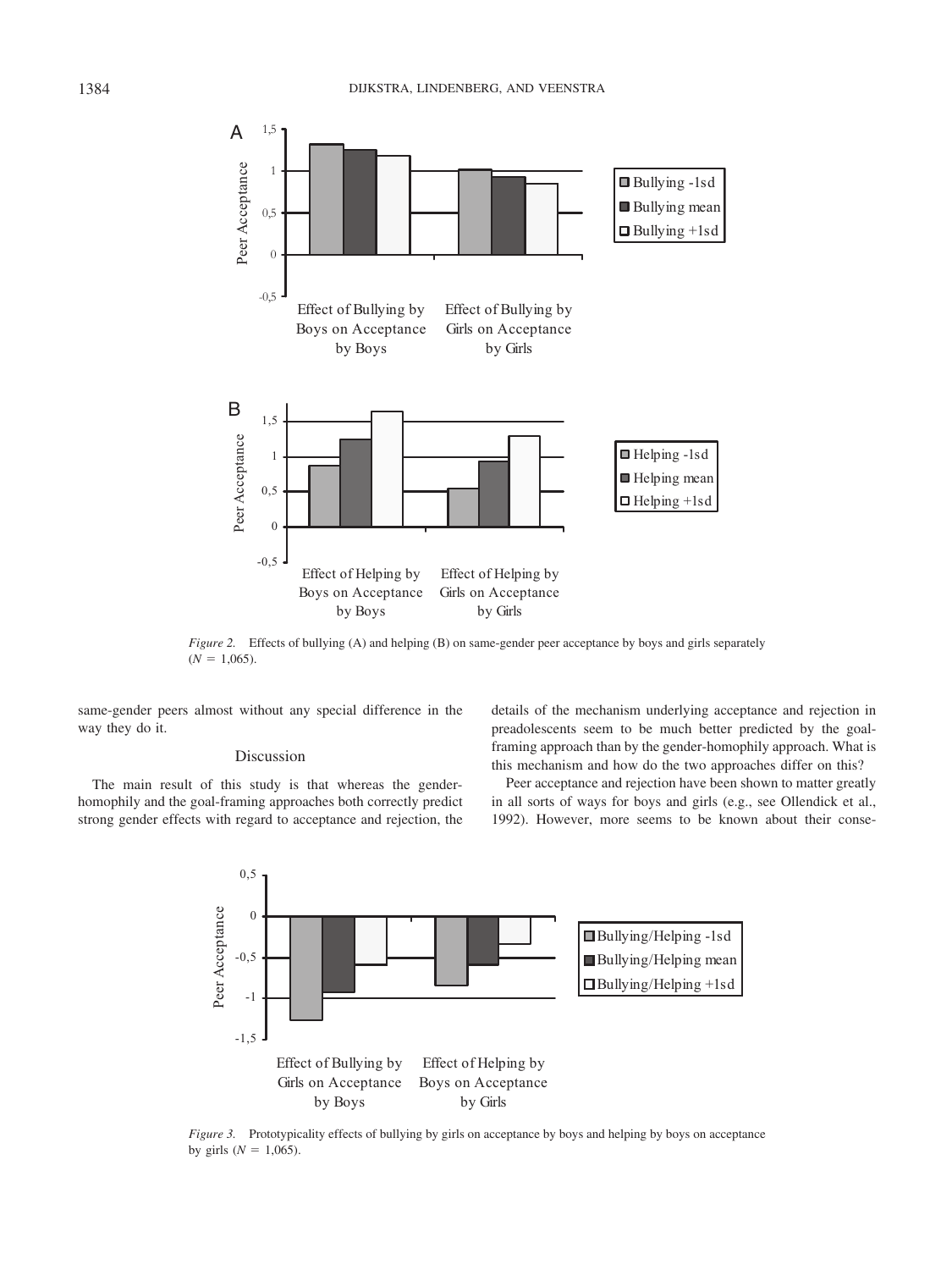

*Figure 4.* Effects of bullying (A) and helping (B) on same-gender peer rejection by boys and girls separately  $(N = 1,065)$ .

quences than their causes. With regard to their causes, results from empirical studies have been ambiguous or even contradictory. This may in part be because the two basic theories used (explicitly or implicitly) in most studies to explain acceptance and rejection, namely that (a) similarity creates acceptance and dissimilarity rejection and that (b) generally attractive features create acceptance and unattractive features rejection, are not well integrated. Both theories have much empirical support, but they do not deal with possible combination effects of similarity and features. Given the age of our subjects, gender seems to be the most important similarity feature. We elaborated two approaches that deal with the possible combinations of the effects of gender and the features bullying and helping: the gender-homophily approach and the goal-framing approach. In both, gender plays the central role, but the underlying mechanisms are different. In the gender-homophily approach, gender similarity dominates acceptance and gender dissimilarity dominates rejection, and features only add to or subtract from the gender effects. Thus acceptance and rejection effects are symmetrical. In the goal-framing approach, it is assumed that what is helpful for goal pursuit is liked, and that what thwarts goal pursuit or is dangerous is disliked. In addition, goals are taken to affect what is attended to and what is ignored. In this light, peer acceptance and rejection are not two sides of the same coin but the results of different goal-achievement processes. Contrary to the gender-homophily approach, the goal-framing approach thus predicts a pronounced difference between the circumstances that lead to acceptance and those that lead to rejection.

The detailed findings that relate to the mechanisms behind acceptance and rejection in preadolescence favor the goal-framing approach in both major areas of prediction: the gender effects and the combination of gender and feature effects. The most important differences in predictions between the two approaches with regard to gender effects are that the gender-homophily approach predicts symmetrical effects for acceptance and rejection, whereas the goal-framing approach predicts that acceptance will be much more frequent than rejection and that the gender difference in rejection will be less pronounced than the gender difference in acceptance. The data clearly support the goal-framing predictions.

With regard to the combination of gender and feature effects, the goal-framing approach predicts two tell-tale manifestations of the underlying goal-framing mechanism: Helping has much stronger aggregate effects on acceptance than does bullying (owing to the more varied relations of bullying to goal pursuit), and there is a cross-gender ignorance effect. This effect entails that preadolescent boys see helpfulness in girls as part of being a girl rather than as a prosocial feature, and that preadolescent girls see bullying in boys as part of being a boy rather than as an antisocial feature. This means that boys will not like helpful girls better than nonhelpful girls and girls will not like bullying boys less because they bully. The gender-homophily approach predicts symmetry in the effects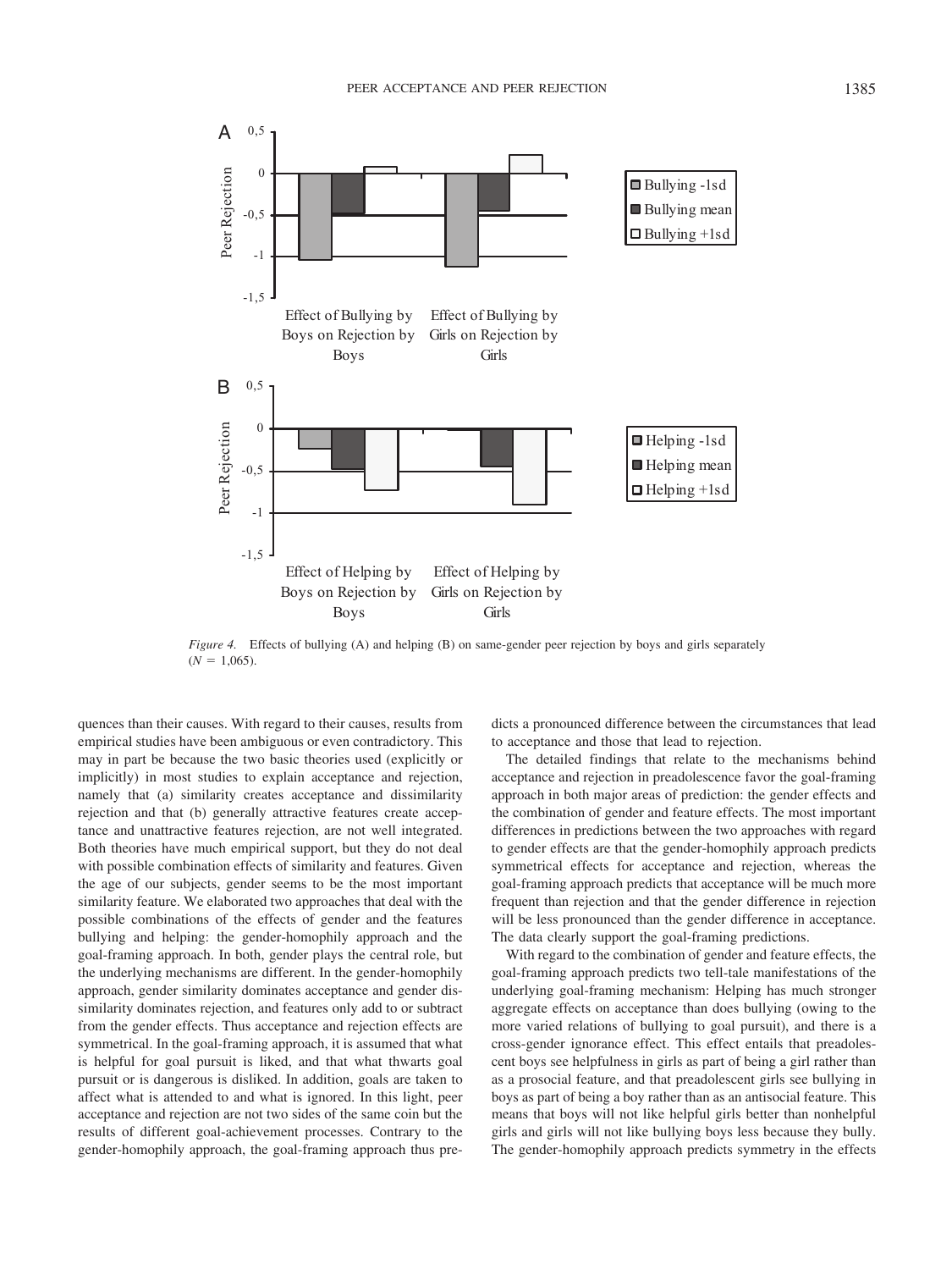

*Figure 5.* Effects of bullying (A) and helping (B) on cross-gender peer rejection by boys and girls separately  $(N = 1,065)$ .

of helping and bullying on acceptance for both sexes. Again, the data clearly favor the predictions of the goal-framing approach.

The important point here is not that certain predictions were confirmed while others were not, but that the consistent support of the results for the goal-framing approach greatly increases our confidence that it is possible to predict what the underlying mechanism of acceptance and rejection in preadolescence is likely to be. An important implication of the goal-framing approach and of these findings is that acceptance and rejection are not tied to the same processes. For example, we found strong differences in effects for boys and girls for acceptance but not for rejection, in line with the goal-framing prediction about the different mecha-

#### Table 4

*Results of Multiple Regression Analyses on Relations Between Bullying and Helping and Peer Rejection Among Boys and Girls Jointly and Separately (* $N = 1,065$ *)* 

|                                               | Peer rejection based<br>on nominations from boys<br>and girls jointly |      |            |      | Peer rejection based<br>on nominations from<br>boys only |      |            |      | Peer rejection based<br>on nominations from<br>girls only |      |            |      |
|-----------------------------------------------|-----------------------------------------------------------------------|------|------------|------|----------------------------------------------------------|------|------------|------|-----------------------------------------------------------|------|------------|------|
| Variable                                      | B                                                                     | SE   | B          | SE   | B                                                        | SE   | B          | SE   | B                                                         | SE   | B          | SE   |
| <b>Bullying</b>                               | $0.50^{**}$                                                           | 0.05 | $0.57***$  | 0.07 | $0.52$ **                                                | 0.11 | $0.47***$  | 0.16 | $0.47***$                                                 | 0.06 | $0.67**$   | 0.08 |
| Helping                                       | $-0.34***$                                                            | 0.05 | $-0.37***$ | 0.06 | $-0.32***$                                               | 0.10 | $-0.36***$ | 0.12 | $-0.34***$                                                | 0.08 | $-0.45***$ | 0.09 |
| Gender of dislike nominee $(1 = \text{boys})$ | $0.12^{+}$                                                            | 0.07 | $0.12^{+}$ | 0.07 | $-0.96***$                                               | 0.21 | $-0.94***$ | 0.22 | $0.87***$                                                 | 0.13 | $0.88***$  | 0.13 |
| Bullying $\times$ Gender                      |                                                                       |      | $-0.10$    | 0.08 |                                                          |      | 0.09       | 0.17 |                                                           |      | $-0.26***$ | 0.10 |
| Helping $\times$ Gender                       |                                                                       |      | 0.06       | 0.09 |                                                          |      | 0.12       | 0.12 |                                                           |      | 0.20       | 0.14 |
| Pseudo R-square                               | 0.100                                                                 |      | 0.101      |      | 0.041                                                    |      | 0.042      |      | 0.113                                                     |      | 0.117      |      |

*Note.* White-Huber standard errors that adjust for clustering of individuals within classrooms are reported. Pseudo R-squares as obtained from Tobit analyses are reported.

 $p < .01.$   $p < .10.$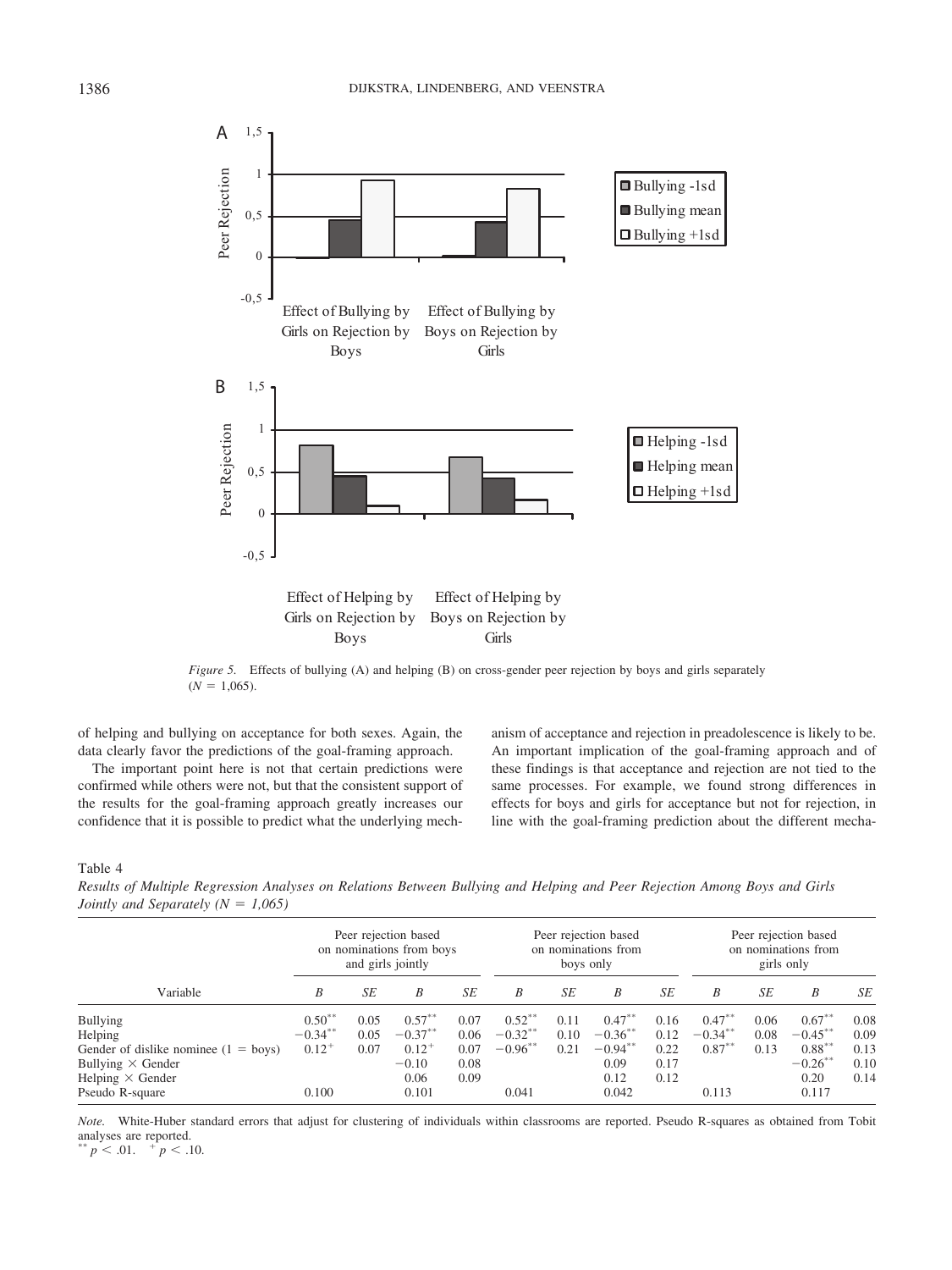nisms for acceptance and rejection. In addition, there was a large amount of explained variance for acceptance (about 25%) and only a modest amount of explained variance for rejection (about 4% for boys and 12% for girls). It is very likely that this difference is due to the goal-framing prediction that gender plays a much larger role in the realization of interaction goals than avoidance of disturbance in goal realization. As can be seen from Table 3, for both sexes, gender is the factor that explains acceptance the most. For rejection (Table 4), gender is still a sizable factor, but much smaller. A related lesson is that even though gender plays an important role, acceptance and rejection are not simply an in-group (same-gender acceptance) and out-group (cross-gender rejection) phenomenon. This also fits with the results of a recent study by Card, Hodges, Little, and Hawley (2005). The characteristics they investigated and the methodology of nominations they used were somewhat different from ours, but they too found no evidence of a straight-

Our study had a number of strengths and limitations. One strength is that it explicitly introduced a theory of evaluations that unravels the mechanism that may lie behind preadolescent acceptance and rejection. From a developmental point of view, the advantage of the theory is that it contextualizes the determinants of affective evaluations. For example, as children enter adolescence, it is likely that their goals change (see Ojanen et al., 2005) and that the mental constructs that guide what is considered useful and disruptive for goal pursuit and therefore liked and disliked will also change. This provides a useful heuristic for tracing such changes and their affective and behavioral consequences in future research. Particularly, closer attention to interaction goals and the accompanying knowledge structures about ways to realize them (such as sex-schemas for preadolescents) seems warranted.

forward in-group/out-group effect.

Another strength is the separate inclusion of boys' and girls' nominations, each with cross-gender nominations. Not many researchers have done this before. The doubling of explained variance in moving from analyzing the gender simultaneously (10%) to analyzing gender separately (about 25%) speaks in favor of paying attention to the context of evaluation. Probably because of the use of relatively small samples without a proportional number of boys and girls, most research on peer acceptance and peer rejection has so far focused solely on boys (e.g., Dodge, Coie, Pettit, & Price, 1990; Gifford-Smith & Brownell, 2003; Rodkin, Farmer, Pearl, & Van Acker, 2000; Salmivalli, Kaukiainen, & Lagerspetz, 2000) or on girls (e.g., Prinstein & La Greca, 2004). Other researchers have restricted nominations to same-gender peers (e.g., Henington, Hughes, Cavell, & Thompson, 1998; LaFontana & Cillessen, 2002; Wentzel, 1994). Where children were allowed to nominate across gender boundaries, investigation was focused on the extent to which the relation with behavior differs for boys and girls regardless of the gender of the nominator (e.g., Björkqvist, Lagerspetz, & Kaukiainen, 1992; Cillessen & Mayeux, 2004; Pakaslahti & Keltikangas-Järvinen, 2001; Rubin et al., 1998). Thus, peer acceptance and peer rejection in those studies were based on nominations from both boys and girls together. Another strength of this study is the large sample. Most studies in this field have dealt with relatively small samples. Two studies in which nominations given by boys and girls were separated did not reveal remarkable differences between same-gender and cross-gender nominations. Relatively small samples were used in both, about 200 (pre)adolescents (Bukowski et al., 1993) and

209 children in the other (Salmivalli et al., 2000). By contrast, a sample of more than a thousand children was used in the present study, including proportional numbers of boys and girls. In view of the large sample and the use of peer nominations, which provide reliable and valid information (cf. Bukowski et al., 1993; Bukowski & Hoza, 1989), findings can be considered rather robust.

Some limitations of the present study should also be taken into consideration. First, due to the nature of our sample, the findings can only be generalized to a population of preadolescents who attend regular elementary school and did not repeat grades. Second, nominations used in this study only pertain to the class. By design, respondents were to nominate only peers in their own class. This may have increased the same-gender effect because research indicates that in late childhood and preadolescence crossgender interaction occurs mostly within the context of family and neighborhood and thus outside school (A. B. Smith & Inder, 1990). In line with this, we may have unwittingly contributed to the same-gender effect because we did not differentiate structured and unstructured contexts, though previous research has shown that the former facilitate same-gender preferences whereas the latter contribute to cross-gender interactions (Strough & Covatto, 2002). Third, neither bullying nor helping were specified or defined for the respondents. This left room for each respondent's own interpretation as to what is meant by bullying. A counter argument, however, is that giving a definition does not preclude respondents from using their own working definition (cf. Salmivalli, 2002). Fourth, we did not measure goals explicitly but simply assumed on the basis of past research that the interaction goals of preadolescents are best realized with peers of the same gender. Future research might take goals (and the sex-schemas concerning their realization) explicitly into account.

Despite the limitations, we believe that the support found for goal-framing theory, the increased clarity about gender-homophily effects, the separate consideration of same- and cross-gender nominations from girls and boys, the large sample and the rather clear results help in disentangling the complex evaluations that lie at the basis of preadolescents' peer acceptance and rejection. Thereby we might also get a better handle on the ambiguous or contradictory results of previous studies of the possible causes of peer acceptance and rejection, and we are likely to have learned something about the design of studies in the future.

### References

- Bagwell, C. L., & Coie, J. D. (2004). The best friendship of aggressive boys: Relationship quality, conflict management and rule-breaking behavior. *Journal of Experimental Child Psychology, 88,* 5–24.
- Benenson, J. F., Apostoleris, N. H., & Parnass, J. (1997). Age and sex differences in dyadic and group interaction. *Developmental Psychology, 33,* 538 –543.
- Björkqvist, K., Lagerspetz, K. M. J., & Kaukiainen, A. (1992). Do girls manipulate and boys fight? Developmental trends in regard to direct and indirect aggression. *Aggressive Behavior, 18,* 117–127.
- Buhs, E. S., & Ladd, G. W. (2001). Peer rejection as an antecedent of young children's school adjustment: An examination of mediating processes. *Developmental Psychology, 37,* 550 –560.
- Bukowski, W. M., & Cillessen, A. H. (1998). *Sociometry then and now: Building on six decades of measuring children's experiences with the peer group.* San Francisco: Jossey-Bass.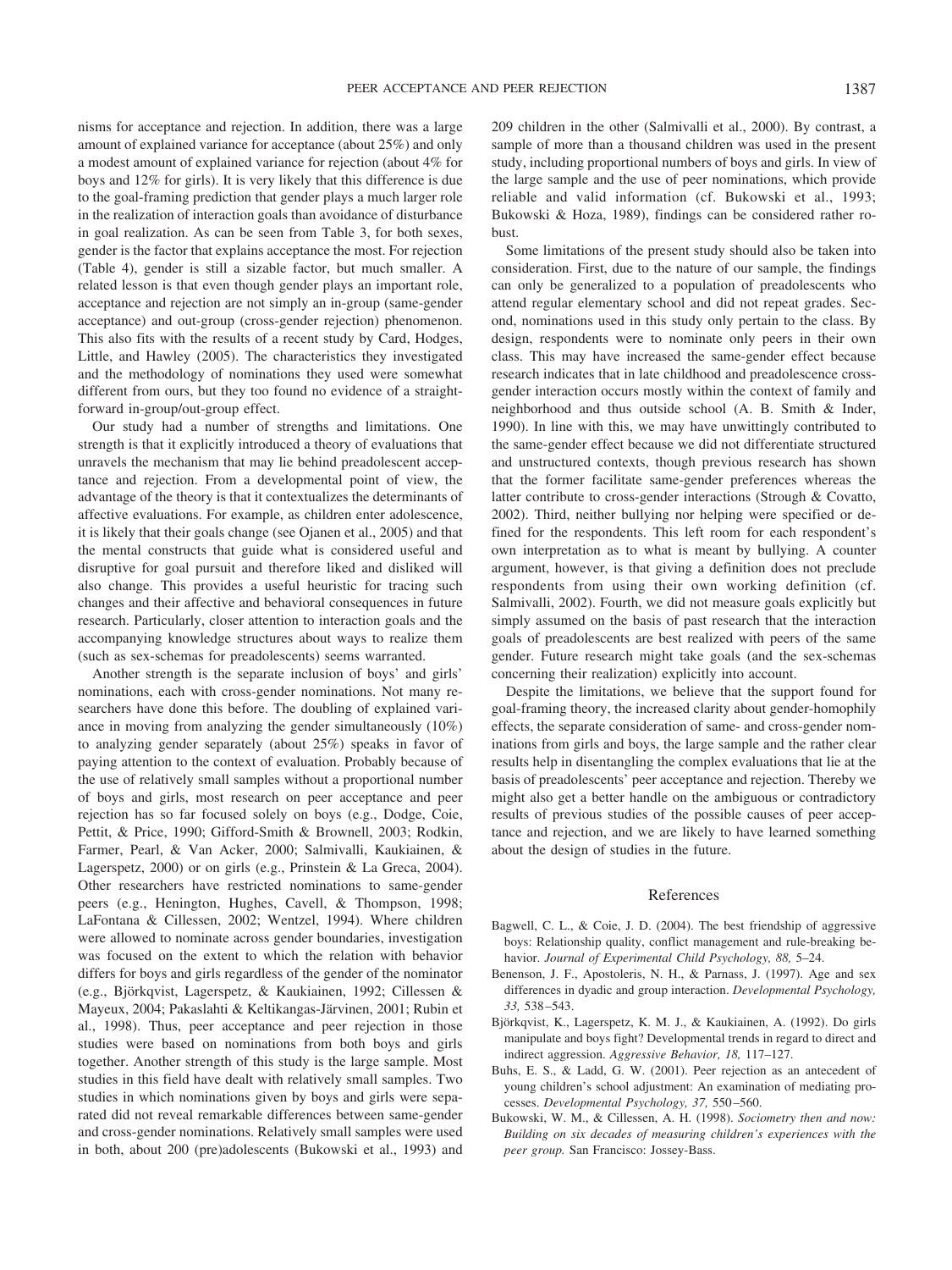- Bukowski, W. M., Gauze, C., Hoza, B., & Newcomb, A. F. (1993). Differences and consistency between same-sex and other-sex peer relationships during early adolescence. *Developmental Psychology, 29,* 255– 263.
- Bukowski, W. M., & Hoza, B. (1989). Popularity and friendship: Issues in theory, measurement, and outcome. In T. J. Berndt & G. W. Ladd (Eds.), *Peer relations in child development* (pp. 15–45). New York: Wiley.
- Byrne, D. (1971). *The attraction paradigm.* New York: Academic Press.
- Byrne, D., & Clore, G. L. (1970). A reinforcement model of evaluative responses. *Personality: An International Journal, 1,* 103–128.
- Card, N. A., Hodges, E. V. E., Little, T. D., & Hawley, P. H. (2005). Gender effects in peer nominations for aggression and social status. *International Journal of Behavioral Development, 29,* 146 –155.
- Cillessen, A. H. N., & Mayeux, L. (2004). From censure to reinforcement: Developmental changes in the association between aggression and social status. *Child Development, 75,* 147–163.
- Coie, J. D., Coppotelli, H., & Dodge, K. A. (1982). Dimensions and types of social-status: A cross-age perspective. *Developmental Psychology, 18,* 557–570.
- Condon, J. W., & Crano, W. D. (1988). Inferred evaluation and the relation between attitude similarity and interpersonal attraction. *Journal of Personality and Social Psychology, 54,* 789 –797.
- Crick, N. R., & Dodge, K. A. (1994). A review and reformulation of social information-processing mechanisms in children's social adjustment. *Psychological Bulletin, 115,* 74 –101.
- Davey, A. (1983). *Learning to be prejudiced.* London: Edward Arnold.
- De Winter, A., Oldehinkel, A. J., Veenstra, R., Brunnekreef, J. A., Verhulst, F. C., & Ormel, J. (2005). Evaluation of non-response bias in mental health determinants and outcomes in a large sample of preadolescents. *European Journal of Epidemiology, 20,* 173–181.
- Dodge, K. A. (1983). Behavioral antecedents of peer social status. *Child Development, 54,* 1386 –1399.
- Dodge, K. A., Coie, J. D., Pettit, G. S., & Price, J. M. (1990). Peer status and aggression in boys' groups: Developmental and contextual analyses. *Child Development, 61,* 1289 –1309.
- Ferguson, M. J., & Bargh, J. A. (2004). Liking is for doing: The effects of goal pursuit on automatic evaluation. *Journal of Personality and Social Psychology, 87,* 557–572.
- Gifford-Smith, M. E., & Brownell, C. A. (2003). Childhood peer relationships: Social acceptance, friendships, and peer networks. *Journal of School Psychology, 41,* 235–284.
- Hawley, P. H. (1999). The ontogenesis of social dominance: A strategybased evolutionary perspective. *Developmental Review, 19,* 97–132.
- Heidgerken, A. D., Hughes, J. N., Cavell, T. A., & Willson, V. L. (2004). Direct and indirect effects of parenting and children's goals on child aggression. *Journal of Clinical Child and Adolescent Psychology, 33,* 684 – 693.
- Henington, C., Hughes, J. N., Cavell, T. A., & Thompson, B. (1998). The role of relational aggression in identifying aggressive boys and girls. *Journal of School Psychology, 36,* 457– 477.
- Hogg, M. A., & Hains, S. C. (1996). Intergroup relations and group solidarity: Effects of group identification and social beliefs on depersonalized attraction. *Journal of Personality and Social Psychology, 70,* 295–309.
- Jones, J. T., Pelham, B. W., Carvallo, M., & Mirenberg, M. C. (2004). How do I love thee? Let me count the Js: Implicit egotism and interpersonal attraction. *Journal of Personality and Social Psychology, 87,* 655– 683.
- Kruglanski, A. W., Shah, J. Y., Fishbach, A., Friedman, R., Chun, W., & Sleeth-Keppler, D. (2002). A theory of goal systems. In M. P. Zanna (Ed.), *Advances in experimental social psychology* (Vol. 34, pp. 331– 378). San Diego, CA: Academic Press.
- Kupersmidt, J. B., & Coie, J. D. (1990). Preadolescent peer status, aggression, and school adjustment as predictors of externalizing problems in adolescence. *Child Development, 61,* 1350 –1362.
- LaFontana, K. A., & Cillessen, A. H. N. (2002). Children's perceptions of popular and unpopular peers: A multimethod assessment. *Developmental Psychology, 38,* 635– 647.
- Larson, R., & Richards, M. H. (1991). Daily companionship in late childhood and early adolescence: Changing developmental contexts. *Child Development, 62,* 284 –300.
- Lindenberg, S. (2001). Social rationality versus rational egoism. In J. Turner (Ed.), *Handbook of sociological theory* (pp. 635–668). New York: Kluwer Academic/Plenum.
- Lindenberg, S. (2006). Prosocial behavior, solidarity, and framing processes. In D. Fetchenhauer, A. Flache, A. P. Buunk, & S. Lindenberg (Eds.), *Solidarity and prosocial behavior: An integration of sociological and psychological perspectives* (pp. 23– 44). New York: Springer.
- Long, J. S. (1997). *Regression models for categorical and limited dependent variables*. Thousand Oaks, CA: Sage.
- Lundy, B., Field, T., McBride, C., Field, T., & Largie, S. (1998). Same-sex and opposite-sex best friend interactions among high school juniors and seniors. *Adolescence, 33,* 279 –289.
- Maccoby, E. E. (1988). Gender as a social category. *Developmental Psychology, 24,* 755–765.
- Maccoby, E. E. (1998). *The two sexes: Growing up apart, coming together.* Cambridge, MA: Harvard University Press.
- Martin, C. L., & Fabes, R. A. (2001). The stability and consequences of young children's same-sex peer interactions. *Developmental Psychology, 37,* 431– 446.
- Martin, C. L., Fabes, R. A., Evans, S. M., & Wyman, H. (1999). Social cognition on the playground: Children's beliefs about playing with girls versus boys and their relations to sex segregated play. *Journal of Social and Personal Relationships, 16,* 751–771.
- Martin, C. L., & Halverson, C. F., Jr. (1981). A schematic processing model of sex typing and stereotyping in children. *Child Development, 52,* 1119 –1134.
- McPherson, M., Smith-Lovin, L., & Cook, J. M. (2001). Birds of a feather: Homophily and social networks. *Annual Review of Sociology, 27,* 415– 444.
- Nangle, D. W., Erdlay, L. A., Zeff, K. R., Stanchfield, L. L., & Gold, J. A. (2004). Opposites do not attract: Social status and behavioral-style concordance and discordance among children and peers who like or dislike them. *Journal of Abnormal Child Psychology, 32,* 425– 434.
- Newcomb, A. F., Bukowski, W. M., & Pattee, L. (1993). Children's peer relations: A meta-analytic review of popular, rejected, neglected, controversial, and average sociometric status. *Psychological Bulletin, 113,* 99 –128.
- Ojanen, T., Grönroos, M., & Salmivalli, C. (2005). An interpersonal circumplex model of children's social goals: Links with peer-reported behavior and sociometric status. *Developmental Psychology, 41,* 699 – 710.
- Oldehinkel, A. J., Hartman, C. A., De Winter, A. F., Veenstra, R., & Ormel, J. (2004). Temperament profiles associated with internalizing and externalizing problems in preadolescence. *Development and Psychopathology, 16,* 421– 440.
- Ollendick, T. H., Weist, M. D., Borden, M. C., & Greene, R. W. (1992). Sociometric status and academic, behavioral, and psychological adjustment: A 5-year longitudinal study. *Journal of Consulting and Clinical Psychology, 60,* 80 – 87.
- Pakaslahti, L., & Keltikangas-Järvinen, L. (2001). Peer-attributed prosocial behavior among aggressive/preferred, aggressive/non-preferred, nonaggressive/preferred and non- aggressive/non-preferred adolescents. *Personality and Individual Differences, 30,* 903–916.
- Parker, J. G., & Asher, S. R. (1987). Peer relations and later personal adjustment: Are low-accepted children at risk? *Psychological Bulletin, 102,* 357–389.
- Prinstein, M. J., & La Greca, A. M. (2004). Childhood peer rejection and aggression as predictors of adolescent girls' externalizing and health risk